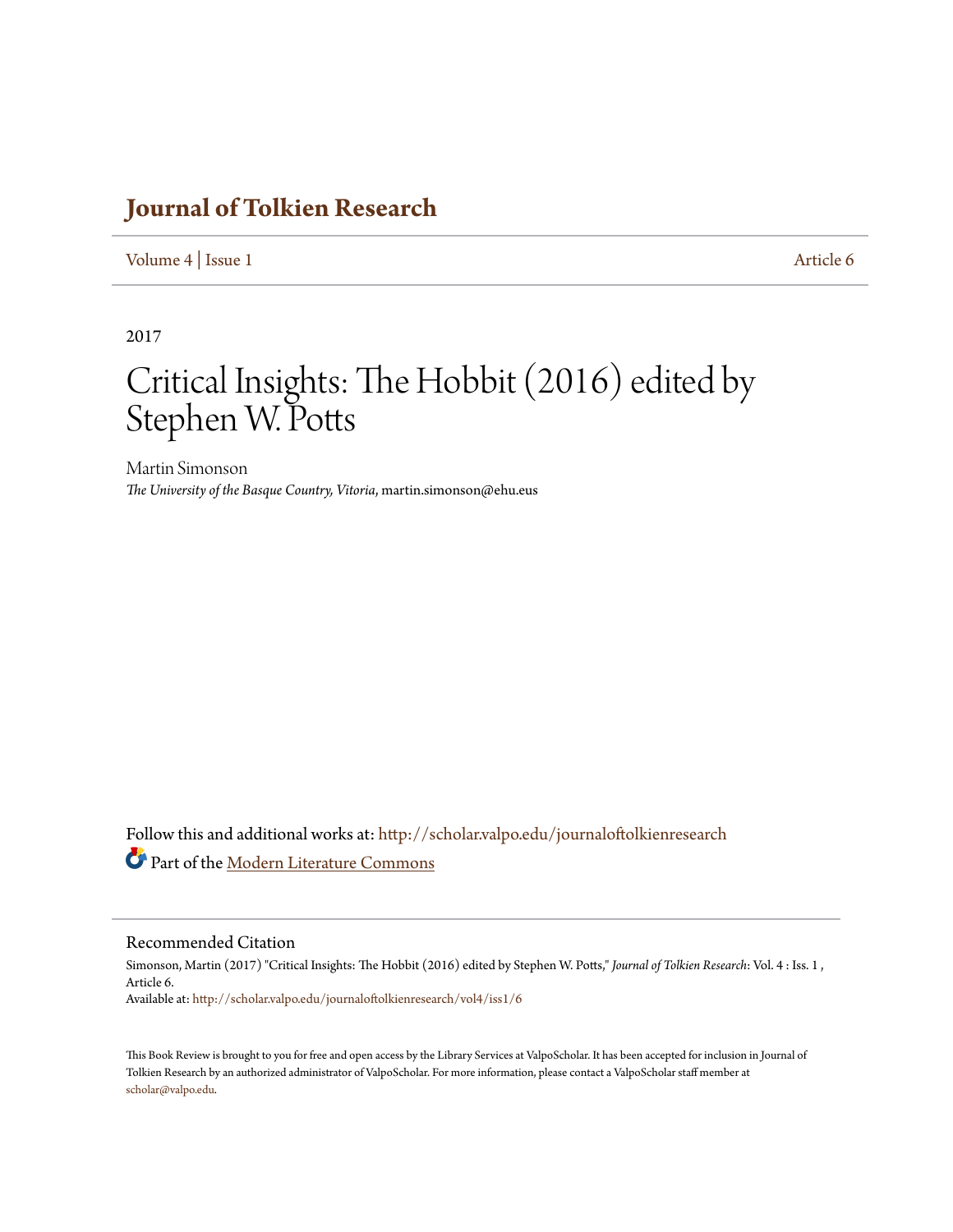*Critical Insights: The Hobbit*, edited by Stephen W. Potts. Ipswich, Massachusetts: Salem Press, 2016. xii, 245 pp. \$105.00 (hardcover) ISBN 9781682171202.

Stephen W. Potts, the editor of this collection of essays on *The Hobbit*, has taught fantasy, science fiction, popular culture and children's literature at the University of California in San Diego for many years, and has published books on subjects as varied as F. Scott Fitzgerald, Joseph Heller and the Strugatski Brothers. This somewhat eclectic background well reflects the general approach of the 152 title-strong "Critical Insights" series to which the book belongs, which offers introductory approaches to literary works of all imaginable kinds. The introductory character of Potts's book is not overtly stated in the presentation, but we do learn that the idea is to provide *The Hobbit* with "some background on its creation, some context in Tolkien's life and times, and some critical approaches to its meaning and value" (ix). The question of who, more specifically, the book is addressed to is never made explicit; Potts refers vaguely to "new reader(s)" as the target and says that these may include people who are "familiar with *The Hobbit* only through the recent three-part movie version" (viii). New readers and movie-goers could be anyone, really, and Potts further hints that the collection is not primarily aimed at students of literature in the academia when he says that "Approaching Tolkien's seminal novel requires that one approach it with an open—even child-like—mind" (ix). This is all well and good—an open and child-like mind can and does yield fruitful results in many fields—but the implied lack of academic rigour would make for rather poor literary criticism and the statement is troubling in a book that purports to provide a "background," "tools" and "critical approaches" for situating Tolkien's work in "context." Potts leads us to expect the worst when he goes on to say that Tolkien's famous first line of *The Hobbit* "would lead to Tolkien's literary career," with all that this implies: "It is *The Hobbit*, after all, that first brought to life Tolkien's elves and dwarves [*sic*]" (xii). Thankfully, such unqualified statements are dispensed with in Potts's own first essay proper and many other chapters in the collection offer critically sound overviews of the various topics covered in this book, which leads me to conclude that it is meant as an introduction to Tolkien's work loosely aimed at undergraduate students—in spite of its ridiculously hefty \$105 price tag.

The first section, entitled "The Book and the Author," contains two chapters, both written by Potts himself. The first of these, "The Portal to Middle-earth," provides the reader with a sprawling general introduction to Tolkien's book. After dealing briefly with its genesis and the narrative voice, the author moves on to situate the book in what he feels is its proper literary context: children's literature based on the initiation quest. Potts believes that this genre was a response to recent quasi-scientific theories of anthropology, folklore and psychotheraphy which, in the face of modernism's stress on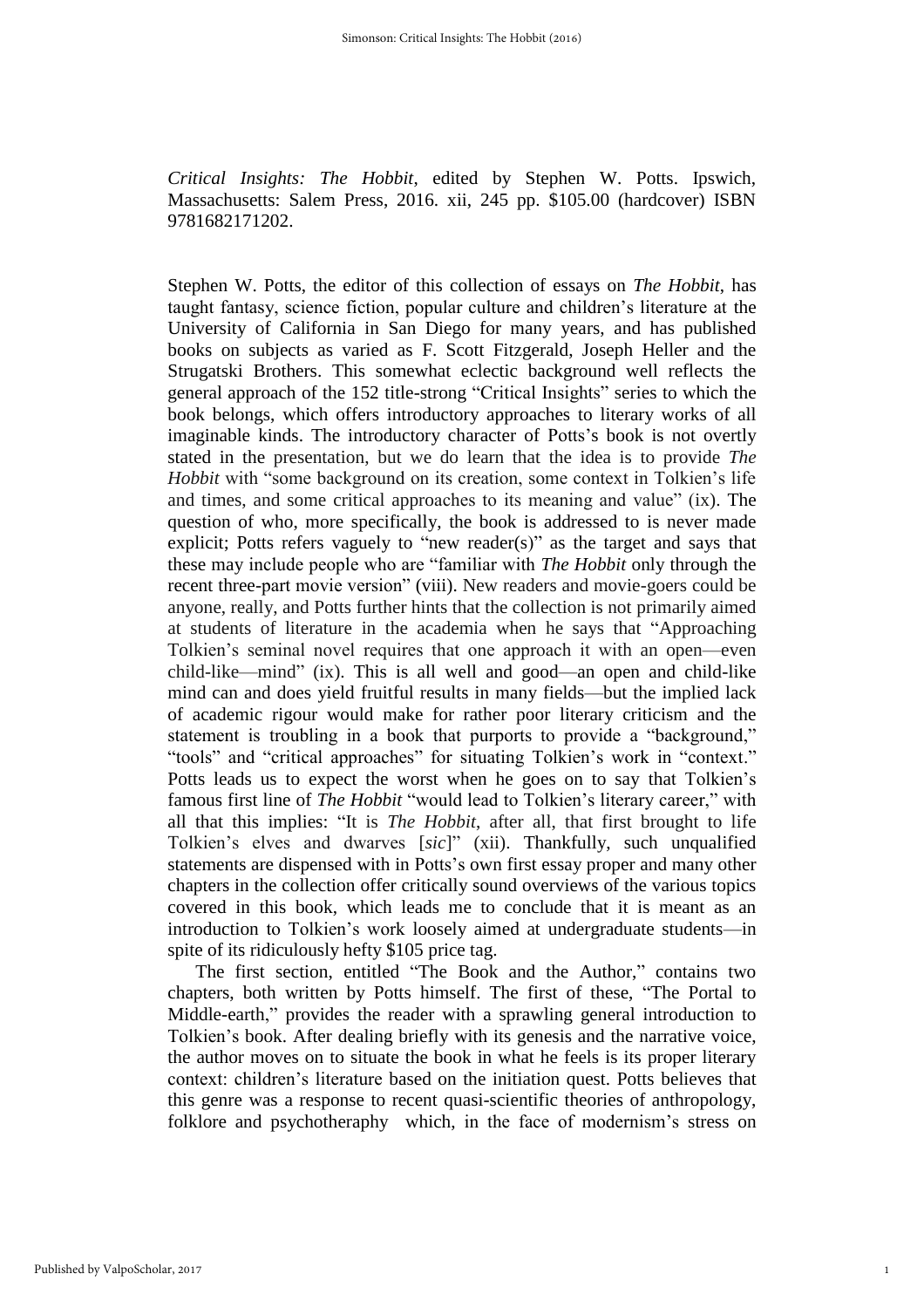realistic interpretations of the world, would have legitimized fantasy by showing its inherent bearings on human reality (6). While acknowledging that Tolkien was against such reductionist interpretations of his works, Potts justifies the archetypal approach by saying that it is legitimate "as long as one also follows Tolkien's advice and recognizes what is unique in the individual tale . . . what makes *The Hobbit* most worth studying on its own are Tolkien's deviations from the archetypal hero's journey, which bring in elements inherited in part from the golden age of children's literature but, more importantly, from his own scholarly and personal concerns" (7-8). Unfortunately, we get very little of the promised scholarly context here nothing, for instance, is said about the origins of the idea of the "dragonsickness" which, according to Potts, prompts an atypical response on behalf of Bilbo that allegedly subverts the initiation quest—and most of the chapter is a rehearsal of previous applications of archetypal theory to Tolkien's work (Crabbe, Green, Helms, Kocher, Mendlesohn, O'Neill and Petty are among those mentioned), interspersed with references to Tolkien's particular ethos that modifies the traditional hero's journey. Potts finally contends, with Flieger, that Tolkien "nurtured his main themes and made all his mistakes in *The Hobbit*, learned from them, set out new precepts for fantasy in 'On Fairy-Stories,' and invested these in the fully realized world of *The Lord of the Rings.* In other words, *The Hobbit* provided the inspiration for the greater story" (14). This statement—and indeed the author's general stance, alluded to in the essay's title—is unfortunate in an introductory chapter of a book that aims to highlight the intrinsic value of *The Hobbit*: by reducing it to the role of a portal to Middle-earth and to *The Lord of the Rings*, the author's subsequent affirmation that *The Hobbit* is a "novel well worth reading in its own right" (15) rings rather hollow.

The chapter is followed by a perfunctory overview of Tolkien's life essentially a six-page summary of Carpenter's biography, which is indeed the only source cited—before we move on to the next section, "Critical Contexts," hoping for more fruitful reading. At first sight, the scope of the first essay of this part, Kelly R. Orazi's "J.R.R. Tolkien's World: Literary, Cultural, and Historical Influences on Middle-earth's Subcreator," looks like an almost impossible undertaking for a fifteen-page chapter. However, Orazi deftly handles her material and conveys a succinct, well-selected summary of Tolkien's literary sources, together with an overview of the impact of the Great War on his writing (although the connections to *The Hobbit*, in particular, are somewhat tenuous and most of Kelly's conclusions here—"life is never the same after war, and at the end of both *The Hobbit* and *The Lord of the Rings*, the hobbits' return to the Shire is understandably not a simple one" (34)—are more applicable to the latter work). The last section of the essay deals with personal influences, such as Tolkien's children and the Inklings (especially Lewis), as well as the literary context of modernism, in which Tolkien did not take part, according to Kelly. This contention relies overly on simplified and categorical statements by Carpenter and Garth concerning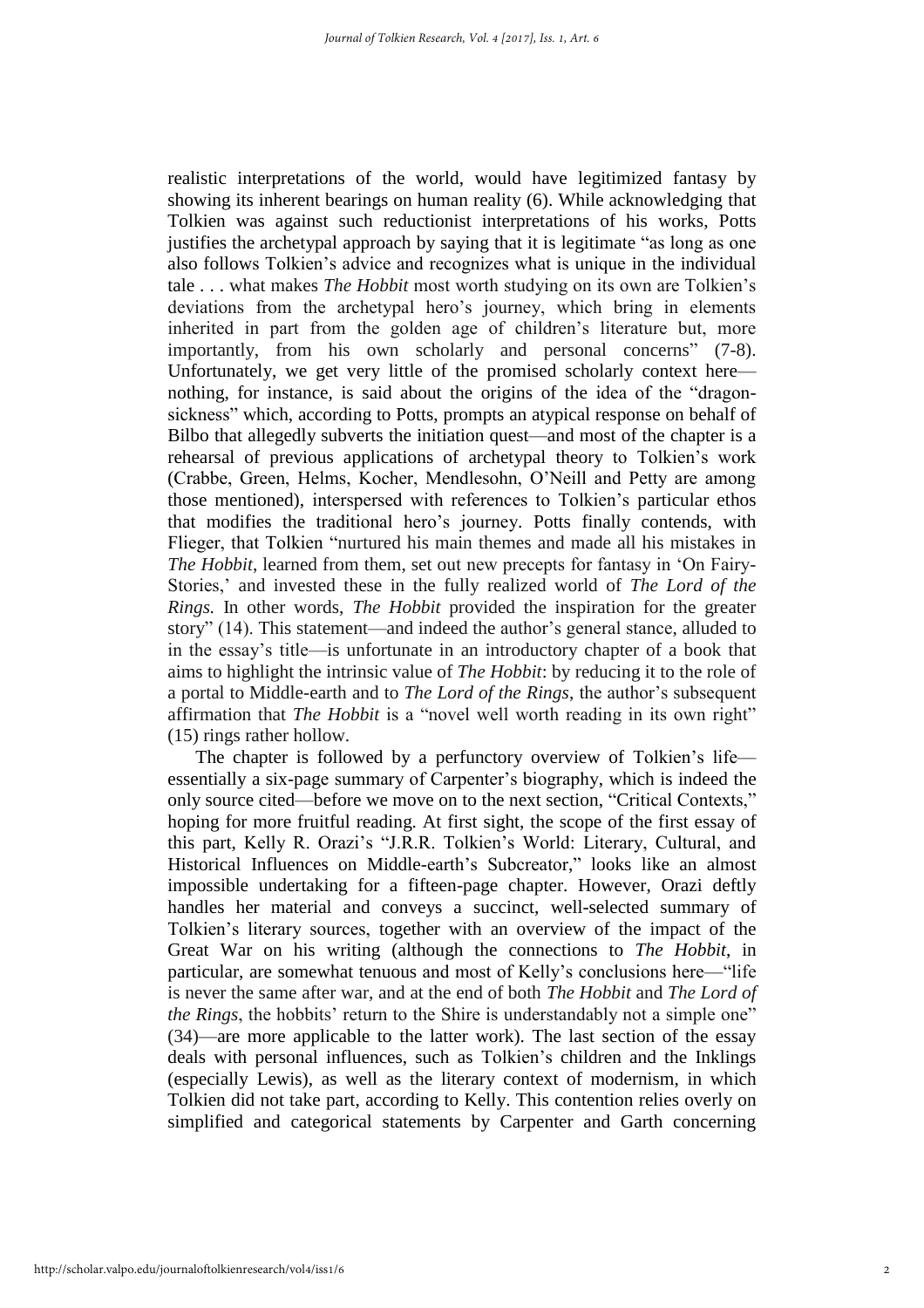Tolkien's distaste for modernism, and Tolkien's particular and selective use of modernist practices, as demonstrated in studies such as Margaret Hiley's *The Loss and the Silence: Aspects of Modernism in the Works of C.S. Lewis, J.R.R.*  Tolkien & Charles Williams<sup>1</sup> and Theresa Freda Nicolay's more recent *Tolkien and the Modernists*, 2 among others, should not be neglected if we want a balanced picture of his position in the literary context of the twentieth century.

The next essay, 'An Unexpected Success: *The Hobbit* and the Critics,' by Alicia Fox-Lenz, briefly outlines the origins and publication process of Tokien's work before devoting five or six pages to a summary of Douglas A. Anderson's summary of the critical response, as presented in *The Annotated Hobbit*. <sup>3</sup> On the last two pages, Fox-Lenz offers a very general survey of more recent critical responses not covered in Anderson's book, which is ridden with loose references to the work of Flieger, Sullivan and Rateliff, and even vaguer allusions to "other studies of the last four decades," not specified by Fox-Lenz, that "have traced the medieval and Anglo-Saxon elements . . . considered it from the standpoint of folklore and fairy tales, or re-evaluated it as a children's book" (47). Apart from the occasionally lax acknowledgement of the sources used, the chapter provides very little personal assessment which is a shame, since it would have been particularly interesting to know more about Fox-Lenz's conclusions regarding "the shifting cultural reception of *The Lord of the Rings* in the United States in the wake of the 9/11 terrorist attacks" (238), which, according to the notes on the contributors of the volume, is the focus of her current research.

In 'The Riddles and the Cup: Medieval Germanic Motifs in *The Hobbit*,' Jason Fisher looks at medieval sources related to Tolkien's work. This is a vast field of research that has produced a corresponding bulk of scholarly works (among which Fisher's own edited collection *Tolkien and the Study of his Sources<sup>4</sup>* is worthy of note), which makes it all the more refreshing to learn that "it is not the purpose of this essay to rehearse the entire history of source criticism" but rather "to elucidate a particular group of medieval Germanic sources Tolkien drew on" (50). Centering on sounds, particular words and epic works of the past, Fisher first explains why the Germanic and Anglo-Saxon literary traditions are more congenial than others for Tolkien's project of restoring to England its lost legends, and then goes on to explore some of the motifs from these sources. The riddles, Fisher argues, "were original, but modeled in style and content on the earlier antecedents with which he was familiar through his academic work" (53), convincingly showing this to be the case with examples from the *Exeter Book*, *The Saga of King Heidrek the Wise*

 $\overline{\phantom{a}}$ 

<sup>1</sup> Margaret Hiley, *The Loss and the Silence: Aspects of Modernism in the Works of C.S. Lewis, J.R.R. Tolkien & Charles Williams* (2011).

<sup>2</sup> Theresa Freda Nicolay, *Tolkien and the Modernists: Literary Responses to the Dark New Days of the 20th century* (2014).

<sup>3</sup> Douglas A. Anderson (ed.) *The Annotated Hobbit* (1988; revised and exanded edition 2002)

<sup>4</sup> Jason Fisher (ed.), *Tolkien and the Study of his Sources: Critical Essays* (2011).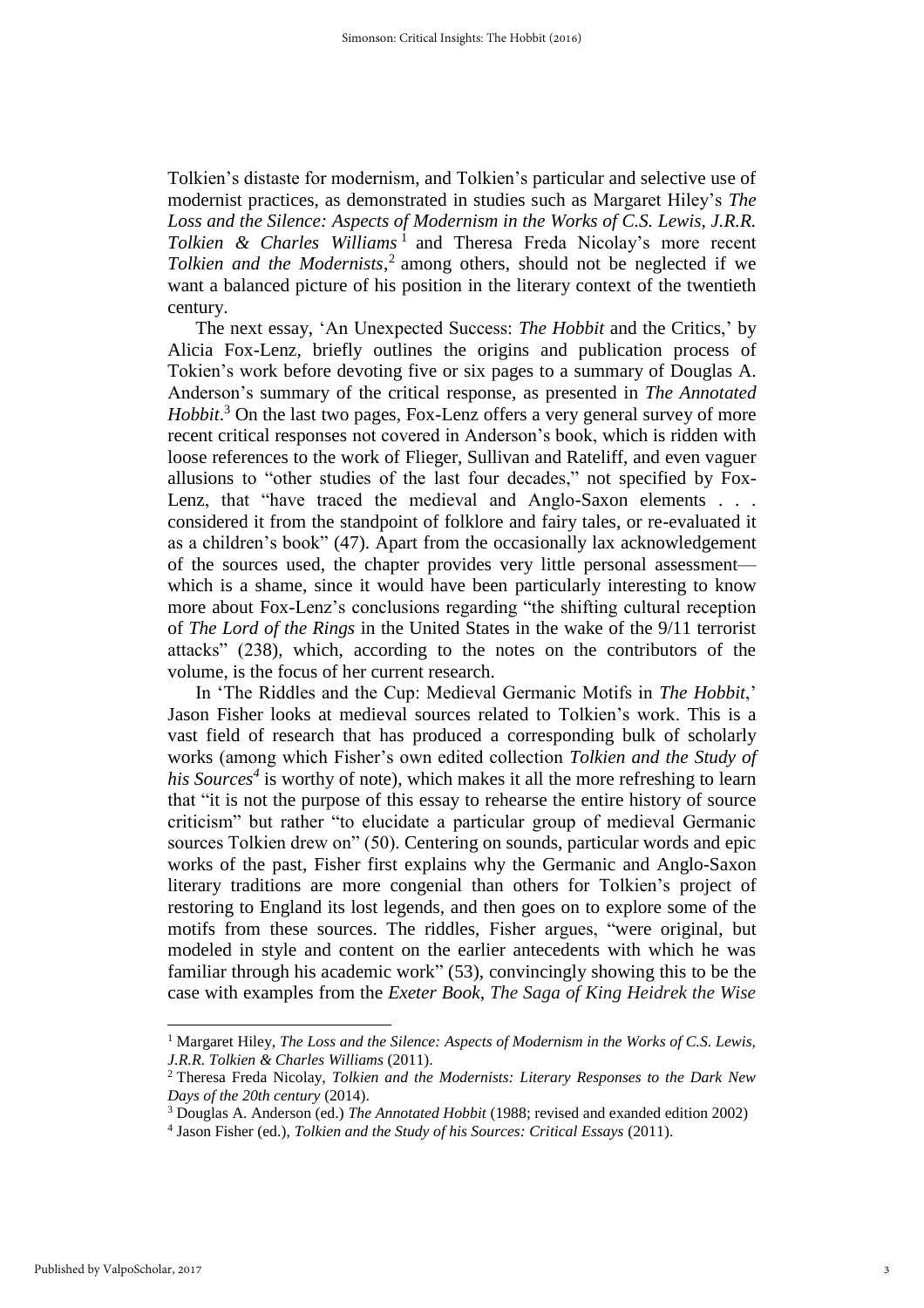and the *Elder Edda*. Some specific words and names are shown to adhere to the same combination of originality and inspiration; while almost all the names of the dwarves in *The Hobbit* are direct borrowings, a few of them were intriguing enough to trigger original stories in Tolkien's mind, for instance "Althjóf" ("all-thief"), which may have prompted the unlikely presence of Bilbo in this group. After a brief discussion of Tolkien's use of runes in *The Hobbit*, in which Fisher highlights the resemblance to their Anglo-Saxon and Scandinavian counterparts, a more thorough discussion follows of the etymological origins of some of the supernatural creatures that appear in the book (Trolls, Giants, Elves, Orcs and Wargs). After finishing this section with an intriguing account of the sources for Beorn that aptly shows how Tolkien's philological mind worked to unearth hidden stories based on words and legends from the past, Fisher neatly rounds off the essay with a pertinent link to *Beowulf* and the cup-stealing episode of the essay's title, and some concluding remarks concerning the similarities between Tolkien's Smaug and the dragon of the earlier work. While these ideas are not strictly new, the limited scope Fisher has chosen for his assessment of previous findings makes his chapter more rigorous and detailed than previous chapters and the carefully selected motifs invite even seasoned philologists to learn more about the subject at hand. A bonus is that Fisher's style of writing is at once scholarly and accessible, which sits well with the overall purpose of the book.

In the essay that concludes this section, "Bilbo Baggins, Harry Potter, and the Fate of Enchantment," John Rosegrant compares both works from the point of view of the Tolkienian concept of enchantment, as articulated in "On Fairy-stories." Given the focus of the chapter, the early and unqualified statement that Tolkien's "wizards, dwarves, trolls, elves, goblins, wargs, werebears, giant spiders, and a dragon" are "magical creatures" (68) is both surprising and problematic, as Tolkien's ideas concerning "magic" were rather more nuanced than merely equating it with unrealistic or supernatural elements. In "On Fairy-stories" (as Rosengrant himself acknowledges later in the chapter), Tolkien explicitly establishes the difference between the two concepts, stating that magic "is not an art but a technique; its desire is *power* in this world, domination of things and wills," while enchantment "seeks shared enrichment, partners in making and delight, not slaves."<sup>5</sup> In Rosengrant's reading, *The Hobbit* begins with a strong dose of the latter, which is deflated by the Master of Laketown who directs the readers' attention towards more mundane and trivial concerns. This disenchanted perspective continues when Bilbo—contrary to the expectations of readers lured by the style of the opening chapters into thinking that *The Hobbit* is a standard fairy tale—does not kill the dragon himself, instead stealing the Arkenstone and betraying Thorin. The movement from "lighthearted enchantment to complex political and moral questions" (70-71) reaches its peak in the Battle of the Five

 $\overline{a}$ 5 J.R.R. Tolkien, *Tolkien On Fairy-stories* (2008), 64.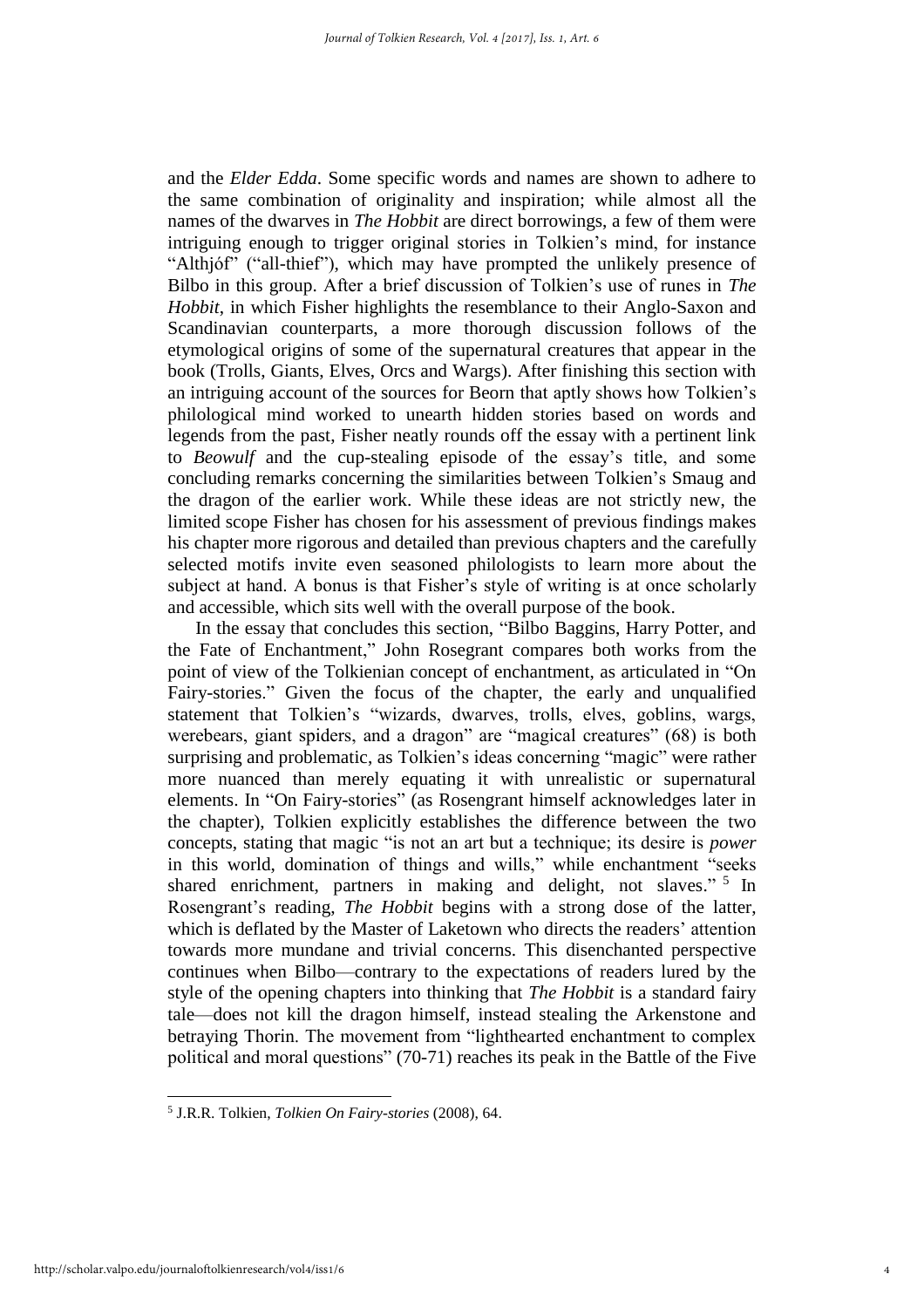Armies, only to return to the style and mood of the opening chapters towards the end of the tale. The analysis is interrupted with lengthy references to analogous developments found in the *Harry Potter* books, the conclusion being that both *The Hobbit* and Rowling's novels explore "the interplay between enchantment and disenchantment that is part of modern psychological development" (79). This is not discussed further and brief invocations of Winnicott's theories of "transitional objects" and references to Curry's pleas for the need to re-enchant the world do not help to make us see why *Harry Potter* would add anything to our understanding of Tolkien's work.

Unclear, too, is the way in which the following section, "Critical Readings," differs from the previous in its approach to Tolkien's book, offering as it does more "background and framework" of the same kind. Hannah Parry, in " 'Of Gold and an Alloy': Tolkien, *The Hobbit*, and the Northern Heroic Spirit," provides just this kind of context for one of the central ideas not only in *The Hobbit* but in Tolkien's entire *oeuvre*. After briefly mentioning the views of one scholar (out of a vast array) concerning the blend of pagan and Christian motifs in Tolkien's works, Parry sets out to analyse this balance in *The Hobbit*. In an echo of Fisher's chapter, she highlights the connections between Beorn and Beowulf, Smaug and Fáfnir, and then unconvincingly identifies the desire for the treasure on behalf of the Elvenking, the people of Dale and Thorin as an expression of "northern courage" on the grounds that they are analogous to a desire for "hoarded gold," the need for "recompense that can easily become revenge" (89), and "personal honour placed before the safety of their kingdoms" (90), respectively. Such considerations could obviously stem from any age or culture, and the fact that scenes from *Hrolf Kráki* and *The Hobbit* both feature warriors in the shape of bears is likewise insufficient as support for any specific connection to the idea of "northern courage". More to the point is Parry's view (although derived from Christensen) that Thorin's death exemplifies both a resistance to the forces of darkness and a Christian repentance of previous avarice. The subsequent analysis of Bilbo contrasts the modernity of the character and the older epic ideals of courage, arguing that he blends both and develops "a heroic code of his own" (95), founded on that of the trickster hero. The Christian connection, Parry argues, resides in the pity and mercy (rather than implacable revenge) he shows to Gollum, and the idea that the intentions rather than the deed are what really count also removes his stance from the epic works of the past. A concluding remark such as "the world of *The Hobbit* is one in which epic is held in perspective by children's literature" (99) is puzzling, as no such comparison in broader terms has been established previously.

The contribution of veteran Tolkien scholar Jared Lobdell, " 'Witness Those Rings and Roundelays': *The Hobbit* as Fairy-Story," begins with a rather overwhelming and slightly confusing two-and-a-half page presentation of Lobdell's aims, moving from the distinction between fairy tale and fairy story—the latter being "written or at least invented by a specific author in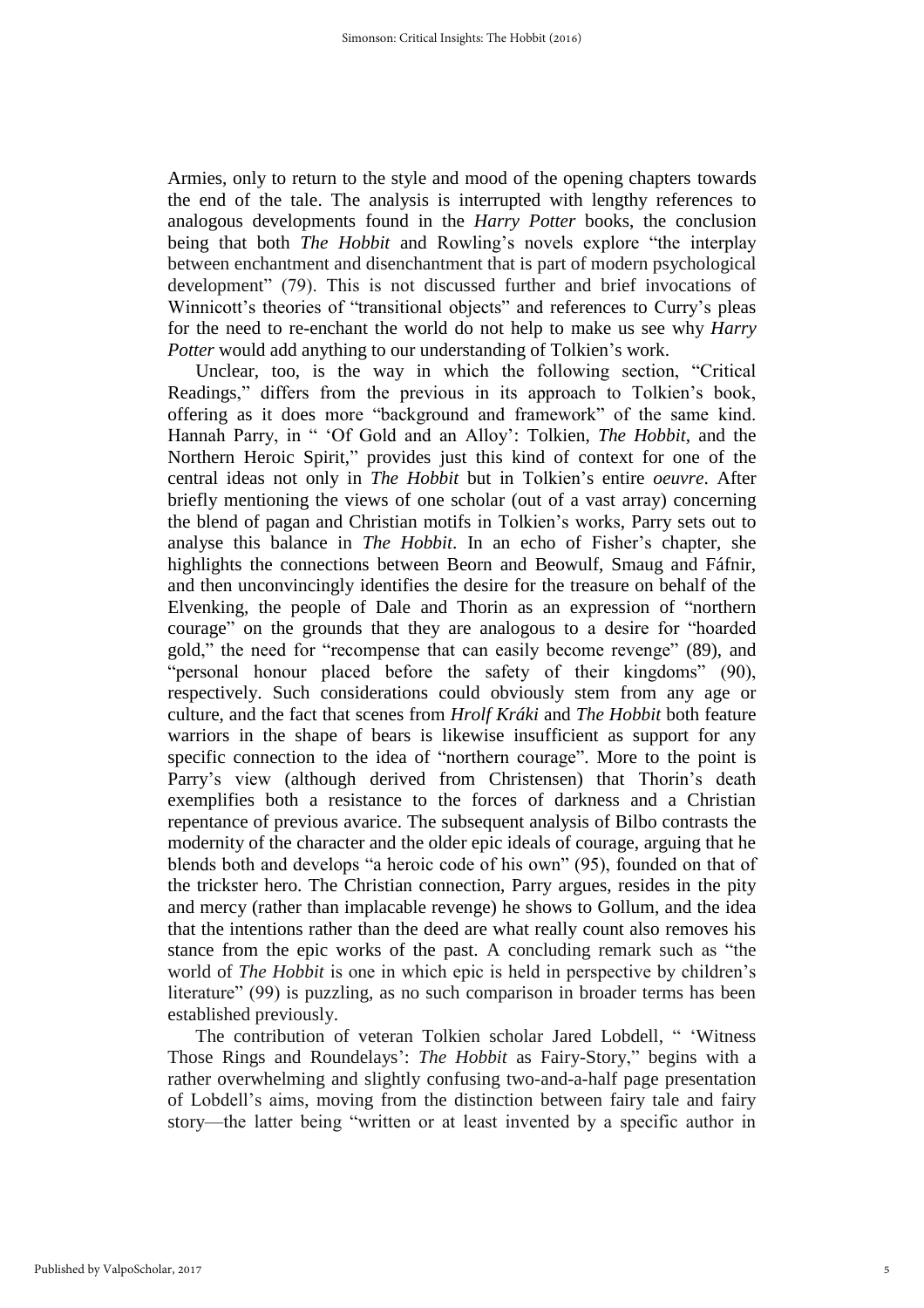historical times" (102)—to the revisions of *The Hobbit*, which allegedly bring about a shift from a less familar "morality of the Indo-European" to a "much more familiar—i.e. Catholic—morality" (102). Nursery rhymes, Lobdell argues, occupy an intermediate position, and we learn that J.O. Halliwell's *Nursery Rhymes of England* was an acknowledged source for the riddles in *The Hobbit*, and that the 17th-century Bishop of Oxford and poet Richard Corbet (who expressed the view that Fairies were Catholics and disappeared from England with the Reformation) had connections to the Inklings. Lobdell, however, does not elaborate further on this, instead going on to present a complicated argument, mixing Tolkien's own definition of fairy-stories with opinions of Coleridge and C. S. Lewis, and bringing in some research on the antiquity of the fairy-tale genre to show that Catholicism—ancient, too—is inextricably associated with Fairie and that "both would appear to be true" (108). Lobdell further holds that *The Hobbit* "began as fairy-tale (in the prelecture common sense), was written as a children's story, and might thus already be called a fairy-story, but as it went on, it incorporated more and more ancient motifs and simultaneously became more and more Catholic and more and more the precursor to that great Edwardian adventure story, *The Lord of the Rings*" (112), but he never quite manages to stitch the various strands of his argument together and concludes somewhat reluctantly, having perhaps realized that the scope of his chapter was more ambitious than the page limit would allow for, that the realization for wonder, present in ancient folk tales, is at the heart of fairy tales and thus of Tolkien's own project. The essay reads as the contents of a complete book compressed into thirteen pages and hopefully Lobdell will find more space elsewhere to develop this admittedly compelling argument—partly presented in previous books and chapters by the same author—at greater length.

Kris Swank's chapter, "Fairy-Stories That Fueled *The Hobbit*," deals more directly with specific fairy-tale (and fairy-story) influences. The review covers a series of likely predecessors, read by Tolkien both on his own and to his children, rehearsing the most salient analogies. Of these, the fairy-tales of the Grimm Brothers, Andrew Lang's collections (especially Lang's retelling of the Sigurd story in *The Red Fairy Book*), George Macdonald's Princessstories, Kenneth Grahame's *The Wind in the Willows*, Kipling's collections of stories and illustrations, and Wyke-Smith's *Marvellous Land of Snergs* are singled out as particularly important. In keeping with Tolkien's own ideas on the subject, Swank is careful to point out that Tolkien "transformed and elevated his source ingredients" (125-126).

Josh Brown's "The Poems of *The Hobbit*" begins, for reasons unknown to this reviewer, with a short list of writers that Tolkien disliked. This is followed by statements concerning his engagement with *Beowulf* and the influence of the *Poetic Edda*, none of which have any real bearings on the subsequent analysis in this chapter, which takes off in earnest with a summary of Tolkien's own early poetry. Brown devotes a section to a cursory structural and thematic reading of the dwarves' songs, boldly contending that "it is safe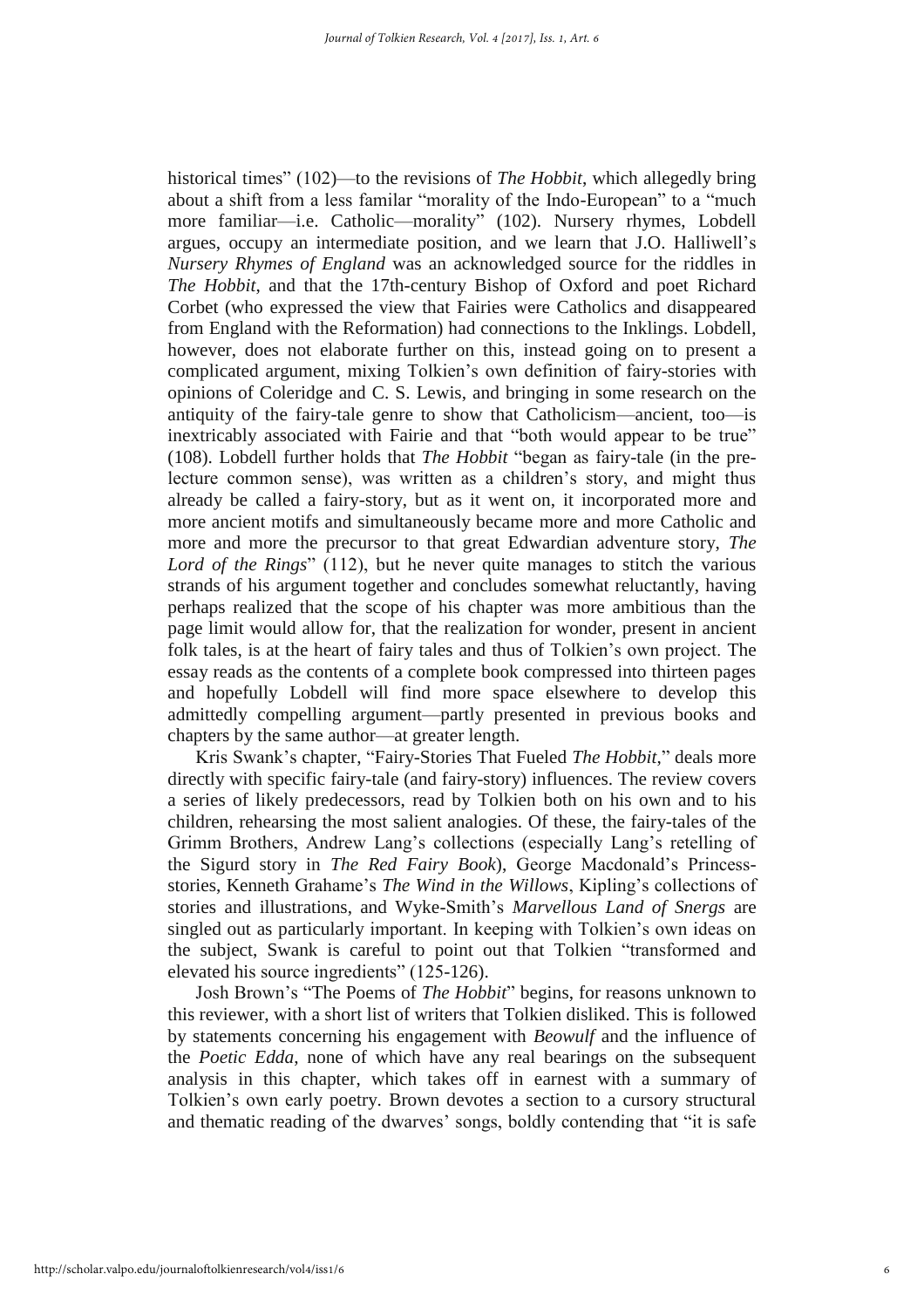to assume that J.R.R. Tolkien . . . would have no doubt studied and been influenced by FitzGerald's *The Rubáiyát* of Omar Khayyám" (134), because of similarities found in form and meter. If this could be further justified one feels it would open up a whole new field of research, but as of yet it is a rather frivolous claim given that no connections between Tolkien and FitzGerald have been established beyond such superficial similarities. The remaining sections center on the songs of elves, goblins and Bilbo. Here and there, Brown inserts didactic explanations of schoolbook terms such as "iambic feet" or "trochaic tetrameter" and mostly one feels that the presentation of the formal make-up does little more than fill up space. On other occasions, however, the analysis of the formal features proves more fruitful and enhances our understanding of Tolkien's purpose with the songs (for instance in the discussion of the elves' song about the wine-barrels, where Brown feels that "the regular beat is consistent with the repetitive work that the elves are taking part in of rolling one barrel after another"(138)), showing that the author's technique served to underscore the intended qualities and atmosphere of singers, locations and events. Overall, the chapter synthesizes and complements Corey Olsen's lucid and accessible reading in *Exploring J.R.R.*  Tolkien's The Hobbit,<sup>6</sup> but the reader would have benefitted more from a few paragraphs of general conclusions rather than platitudinous final statements such as "we as readers are changed forever after reading this remarkable work from J.R.R. Tolkien, storyteller and poet" (144).

"A Turning Point in His Career: The Effect of *The Hobbit* on Middleearth" by Sara Waldorf provides a solid, if brief, assessment of the place of *The Hobbit* in the global context of Tolkien's legendarium. Relying mainly on Tolkien's *Letters* and Christopher Tolkien's *The History of Middle-earth*, Waldorf guides the reader with a firm hand through the text's oblique relationship both with the Silmarillion-material and with the apparently conflicting elements of folklore, and from there on to the question of how the book contributed to shape later versions of Middle-earth. *The Hobbit* supersedes the previous framework in which Aelfwine acted as the transmitter of the tales set in Middle-earth; as this role is henceforth shouldered by hobbits, Tolkien is able to provide "an actual bridge for the reader between the familiar and the strange [and a] solution to finding a wide audience for Tolkien's beloved 'Silmarillion'" (152-153). Waldorf also explains how Elves and Dwarves were developed thanks to the writing of *The Hobbit*, altering previous notions and paving the way for their treatment in later stories, notably *The Lord of the Rings*—which in turn prompted Tolkien to rewrite sections of *The Hobbit* to make them more coherent with the subsequent evolution. Waldorf feels that the remaining inconsistencies of style and tone give "Tolkien's world the feature he might have most craved: an historical verisimilitude, a likeness to real-life bodies of myth and legend, which include both stories that are remote and aesthetic and stories that are earthy and

 $\overline{\phantom{a}}$ 

<sup>6</sup> Corey Olsen, *Exploring J.R.R. Tolkien's* The Hobbit (2013).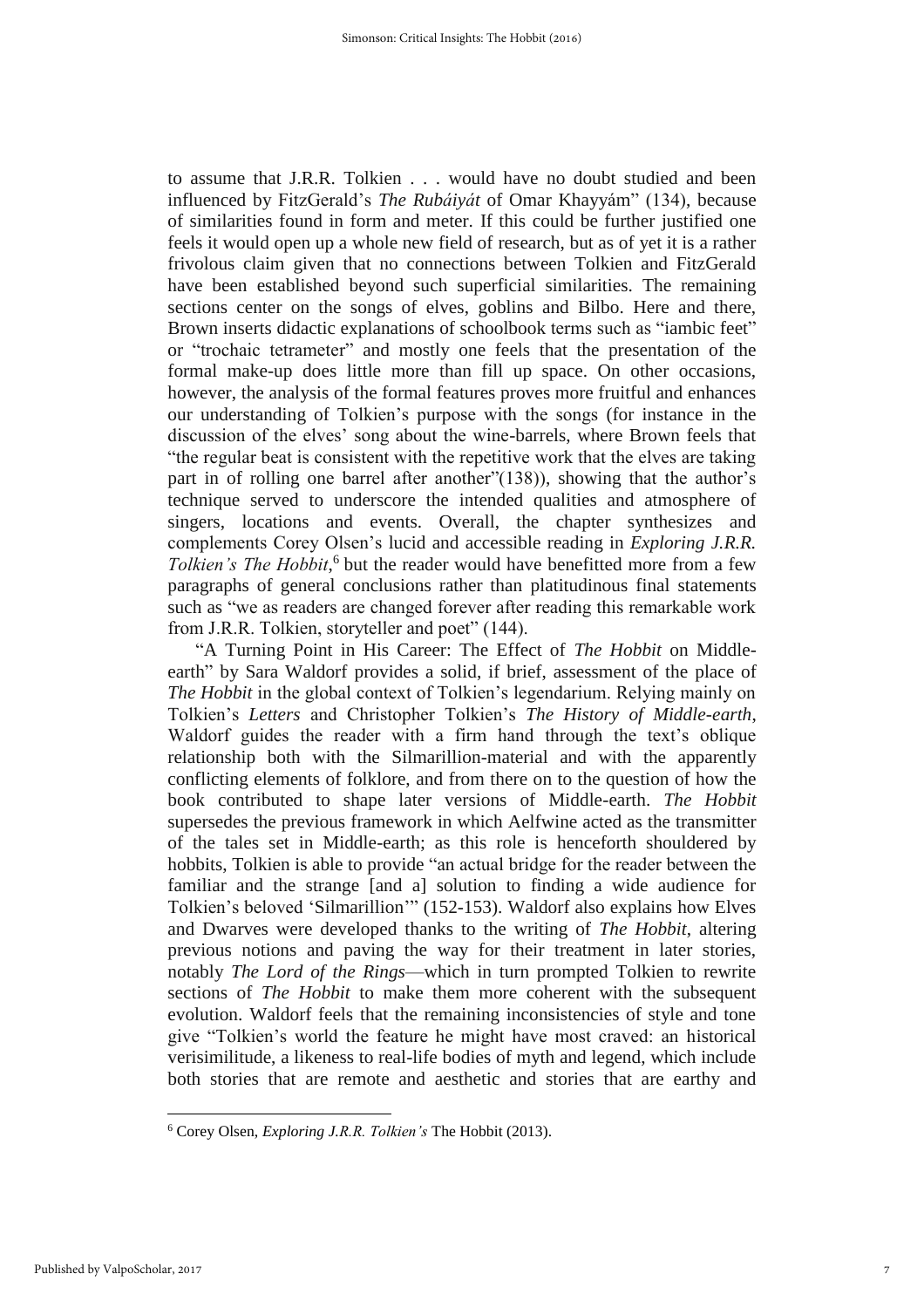identifiable" (157). Insightful, succinct and well-written, the chapter stands as a competent summary of this fascinating subject.

Jelena Borojević, in "*The Hobbit*: A Mythopoeic Need for Adventure," sets out to explore how Faërie, the idea of adventure and the concept of "mythopoeia" are interrelated in *The Hobbit*. Borojević relies on philosophical and aesthetic approaches to the idea of myth and story-telling, referring to works of a number of scholars—Cassirer, Frankfort (although no reference to this source is provided in the list of works cited), Lüthi, Radin and Segal, among others—in order to stress "how useful this particular mode of thought is for our daily reconstructions of the world and for making sense of peculiar experiences" (163). This introduction extends well over six pages before the chapter finally centres on Bilbo as both an ordinary fairy-tale hero and a modern protagonist with a desire to be submerged in myth (or Faërie), thus making it easy for readers to identify with him and let themselves be dragged along on the adventure. The analysis leans towards the psychoanalytical in the next section, stressing how "Bilbo's journey represents every journey toward meaning" (172).

A similar (if not identical) approach is adopted by Kyla Shaw in "Growing up Tolkien: Finding Our Way through Mirkwood," in which the author holds that *The Hobbit* still appeals to readers eighty years after its publication because of its "psychological power" that helps children "develop the necessary internal resources they need to lead productive, enriched adulthoods" (175), apart from proving cathartic for adults. The lengthy explanations of the concept of "mythopoeia" of the previous chapter are here repeated, even if the term is now situated in the specific realm of children's responses to myth-making. Alluding to findings from the field of neuroscience, Shaw concludes that "when children love a story, they weave it into the fabric of their life, and it becomes part of who they are," and "it is for this reason that storytelling is the most effective way to make foundational and lasting changes in individuals" (180). In the rest of the chapter, Shaw highlights the psychological lessons one may learn from following Bilbo on his journey, and we find ourselves once more trudging along on the travelworn road of the hero's journey, with Bilbo first resisting the call to adventure, then accepting it and facing trials before he finally returns "wiser and richer," etc. Shaw concludes the chapter on the somewhat incongruous note that *The Hobbit* "reminds readers that while we may find ourselves far from home, we are still the same person at our core" (185).

Yet another psychoanalytical reading is Aurélie Brémont's "How to Slay a Dragon When You Are Only Three Feet Tall," that attempts to answer the question of why Tolkien created Hobbits and used them as heroes. A summary of the general traits of Hobbits is followed by the reference, elsewhere frequently repeated, to their role as mediators between the ancient world and the modern. Brémont contrasts Bilbo with Thor, Beowulf and Sigurd and contends that Tolkien uses this character (and later hobbits) to redefine the idea of courage in the light of a Christian ethos, which in turn manifests itself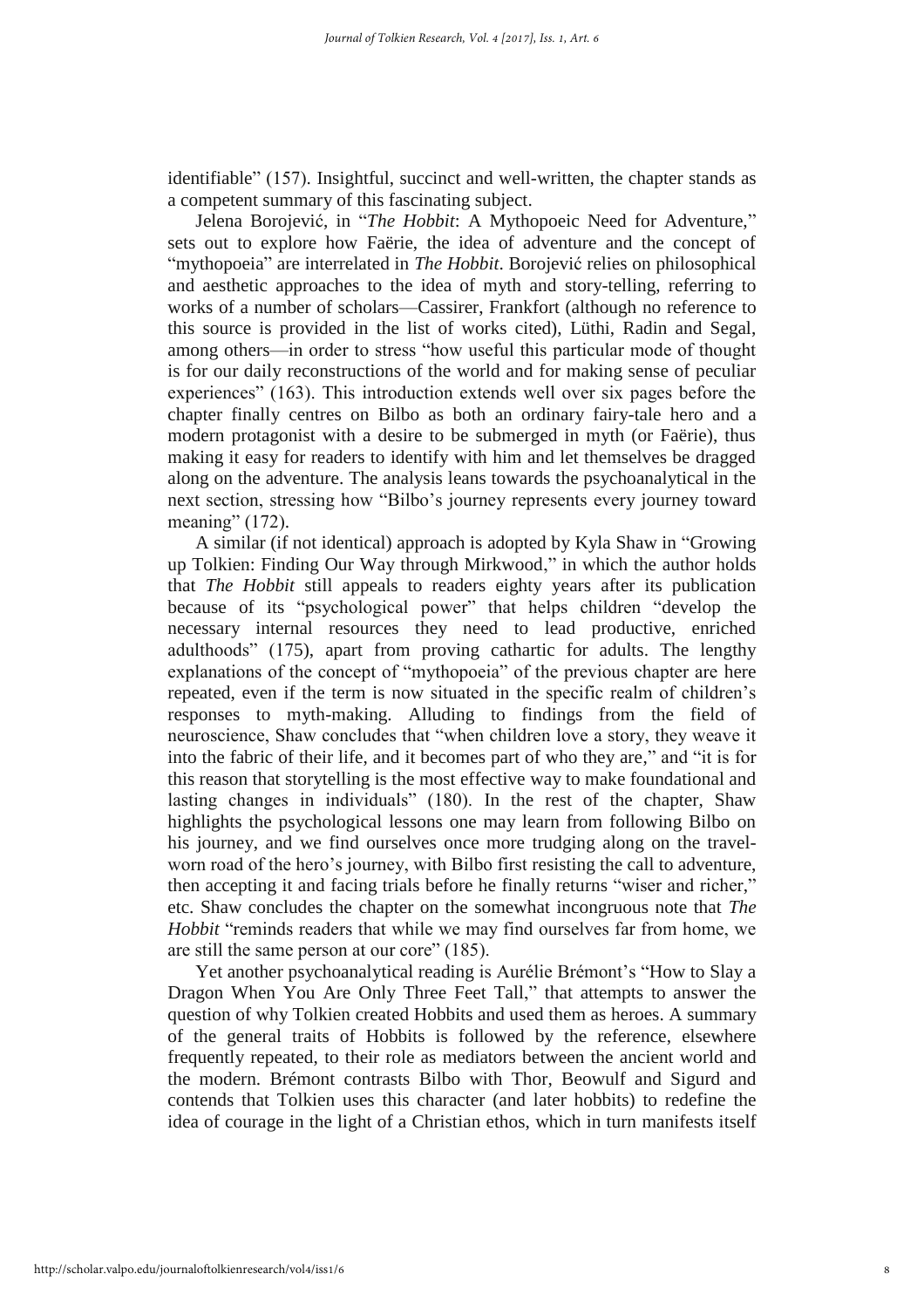through different kinds of love: fairness to others, pride or self-love—though Brémont never really acknowledges that this category of love actually runs counter to the Christian stance—and a third type of love, not explicitly categorized, related to Bilbo's handing over of the Arkenstone to Bard and the King. This, according to Brémont, "is the moment when both Tolkien and Bilbo realize that the Hobbit [*sic*] was meant for something greater, that the quest was a real journey of self-discovery" (198).

The last chapter of the book, written by M. Lee Alexander, thankfully centers on something entirely different, namely "Tolkien and the Illustrators: Visual Representations of *The Hobbit*." Moving from a general introduction concerning Tolkien as an illustrator and observer of nature to an analysis of his illustrations for *The Hobbit*, Alexander then looks at some other illustrators of the tale, specifically the Finnish Tove Jansson, to show how the latter manages to bridge "the cultural gap" between readers of other nationalities and the reality depicted in the story. The chapter is well-documented and provides a valuable survey of Tolkien's opinions on other illustrations, simultaneously acting as a commentary on the effects of the interaction between text and illustration—especially the concept of "Art as translation" that Alexander applies to Jansson's renderings of scenes from *The Hobbit* which make Tolkien's world more readily accessible to a specifically Finnish and Swedish readership.

The final sections of the book include a brief chronology of Tolkien's life, followed by an incomplete list of Tolkien's works and a rather arbitrary selection of secondary bibliography (which includes titles such as biographies by Robley Evans or Perry C Bramlett, but not Hammond and Scull's monumental two-volume *J.R.R. Tolkien Companion and Guide*, to name but one flagrant example). The concluding index contains name-based headings but no subentries to specify related aspects.

A collection of introductory essays on *The Hobbit* of this size can only pretend to cover a limited selection of topics, and in general terms this anthology does touch upon the most relevant background, context and critical approaches for a general understanding of the work. However, given the limited extension of the book, it seems strange that as many as four essays overlap thematically—those written by Potts, Borojevic, Shaw and Brémont all deal in one way or another with *The Hobbit* as an archetypal journey of self discovery—and the overall structure of the collection marks no properly delimited boundaries between the different sections. For this reson, the book comes through as a rather haphazardly chosen collection of critical approaches, some of which are mere summaries—occasionally unacknowledged—of other scholars' views. Having said this, the writing style is generally engaging, and the strongest contributions (Orazi, Swank, Fisher, Waldorf, Alexander) successfully fulfill what I believe should be the central aims of this kind of book, namely to provide the reader with the state of the art as well as a personal assessment of previous findings, and completing these